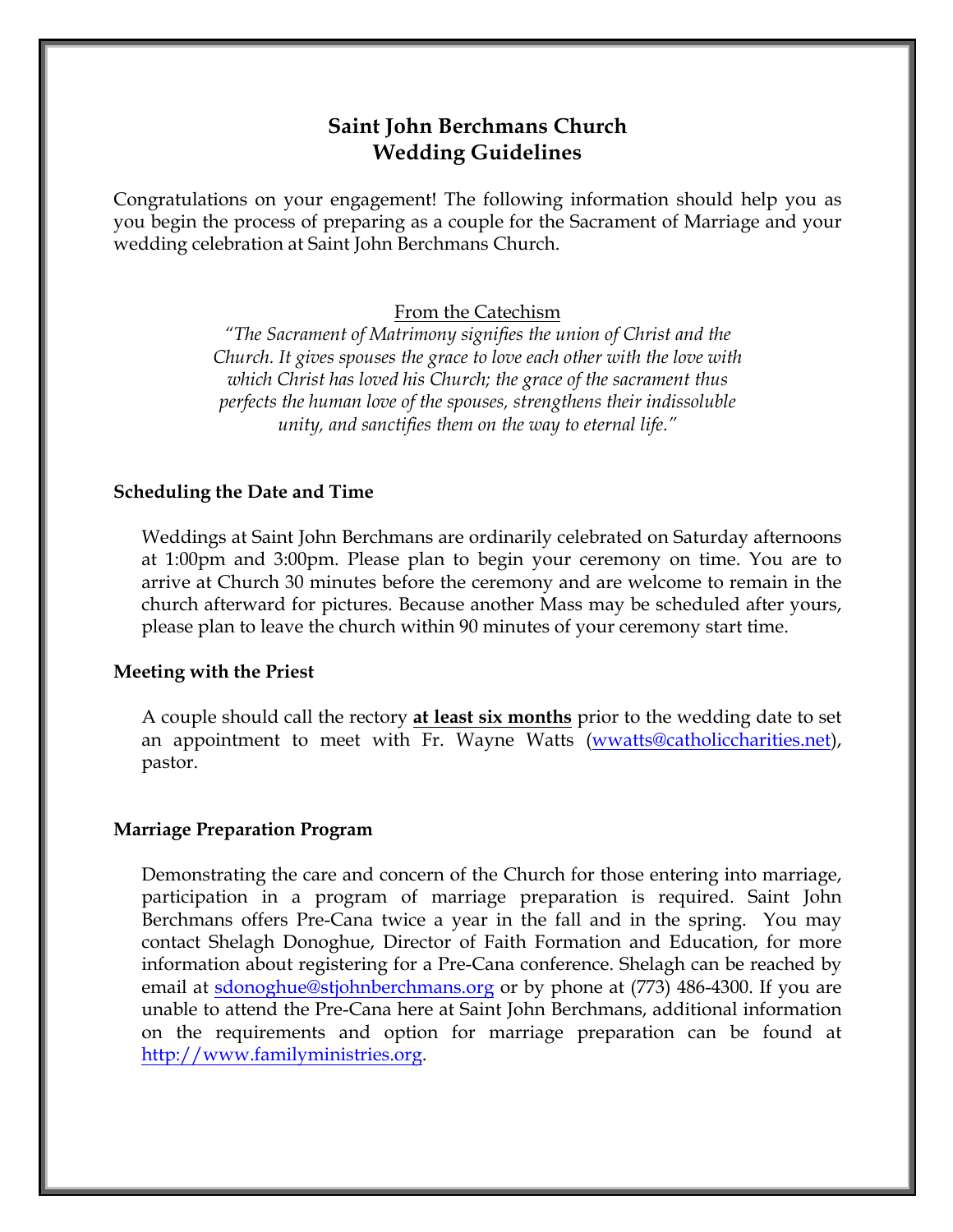Also required is completion of the FOCCUS online survey. You will be asked at your first meeting with Fr. Wayne to fill out a Wedding Registration Form, which will provide us with all of the information needed to set up the online survey. Once the FOCCUS survey has been set up, you will each receive an email from FOCCUS with a login ID and password allowing you to access the survey and get started. Your results will be sent directly to Fr. Wayne. If you have any questions about FOCCUS or have trouble with the login please contact Jennifer Cortez at (773) 486-4300 or jcortez@stjohnberchmans.org.

### **The Ceremony**

A wedding planning booklet will be provided, with options for readings, prayers, and petitions, which you can choose for your wedding in consultation with Fr. Wayne. When two Catholics marry, the marriage usually takes place within the celebration of Mass. However, if one of you is not Catholic, a wedding ceremony without Mass may be more advisable. This should be decided in consultation with Fr. Wayne.

### **Participants**

At a minimum, two witnesses, a best man and a maid (or matron) of honor, are required. In an inter-faith marriage, one witness may be a non-Catholic. Aside from the wedding party, you are encouraged to invite friends or family members to read scripture or the general intercessions during the service.

You are free to invite priests or deacons who are relatives or friends to participate in your wedding. Priests visiting from other dioceses must have a "letter of good standing" sent from their diocese to ours. In inter-denominational weddings, ministers from other churches are welcome to take part in the ceremony. Please let us know if other priests, deacons or if a minister will participate.

#### **Music**

Our parish music ministry can provide the music for your wedding. Each couple should contact our Director of Music, Jean Tuohy, to consult about the music for the liturgy. Jean can be reached at (773) 486-4300 or jtuohy@stjohnberchmans.org.

#### **Altar Servers**

Saint John Berchmans is the patron saint of altar servers, so we will be happy to provide servers for your celebration! Ordinarily there are two altar servers. If you want to provide your own servers, please let us know in advance. It is customary to offer a \$20 gift to each altar server, independent of the church wedding fee.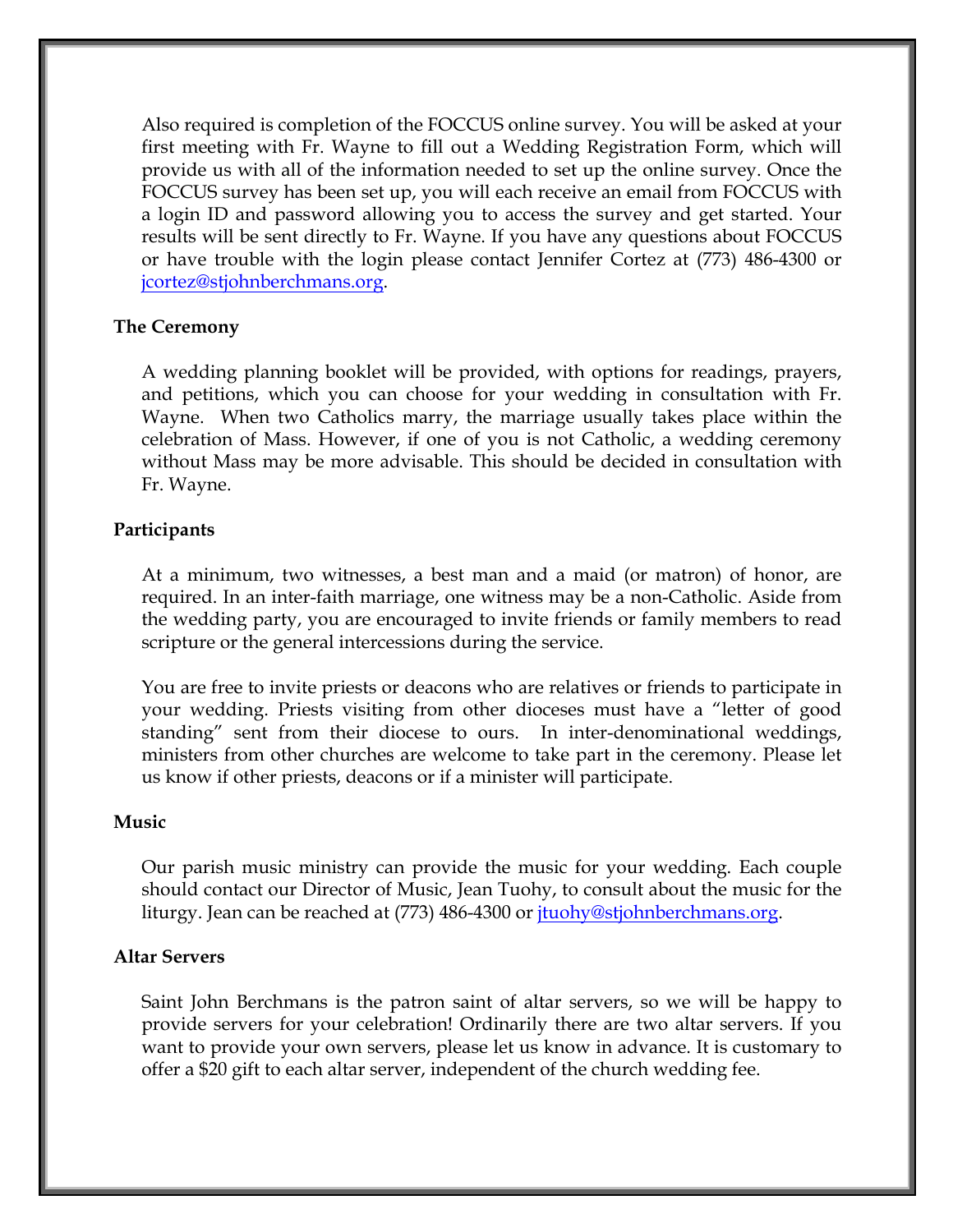## **Rehearsal**

The wedding rehearsal is usually scheduled to take place during the week before the wedding. It will take approximately one hour. Because our church space is used frequently throughout the week, please ask all participants to come to the rehearsal on time. This rehearsal will be in the church.

## **Decorations**

Please see the SJB Church Florist Checklist for guidelines regarding decorations. Please distribute the checklist to your florist and kindly ask them to return it to the rectory office **before** they depart the Church on the day of your wedding.

## **Photography and Videography**

Photographs may be taken before, during and after events. Please convey to your photographer the sacred nature of the ceremony. We ask that all photographers and videographers remain outside the sanctuary area (below the steps). You are welcome to take post-ceremony photos in the church, but again please remember that, out of courtesy of the church schedule, all ceremony activities need to be completed 90 minutes after the event start time.

# **Church Offering**

The customary offering for use of Saint John Berchmans Church for weddings is \$900, which includes a vocalist and an accompanist. Considering the costs of a wedding, an offering to the Church should be proportioned to other expenses. An initial **nonrefundable** deposit of \$300 will reserve the date for your wedding (due at the first meeting with the priest), and the balance is due before your final meeting with the priest.

When Father Wayne and Saint John Berchmans are providing only the paperwork for your wedding, an offering of \$200 is suggested to cover the costs associated with processing this paperwork.

# **Marriage Licenses**

To obtain a license, bride and groom must appear together at a County Clerk facility and present two forms of identification. The license is effective one day after you obtain it and is valid for sixty (60) days thereafter. A list of county facilities can be found on the attached wedding checklist.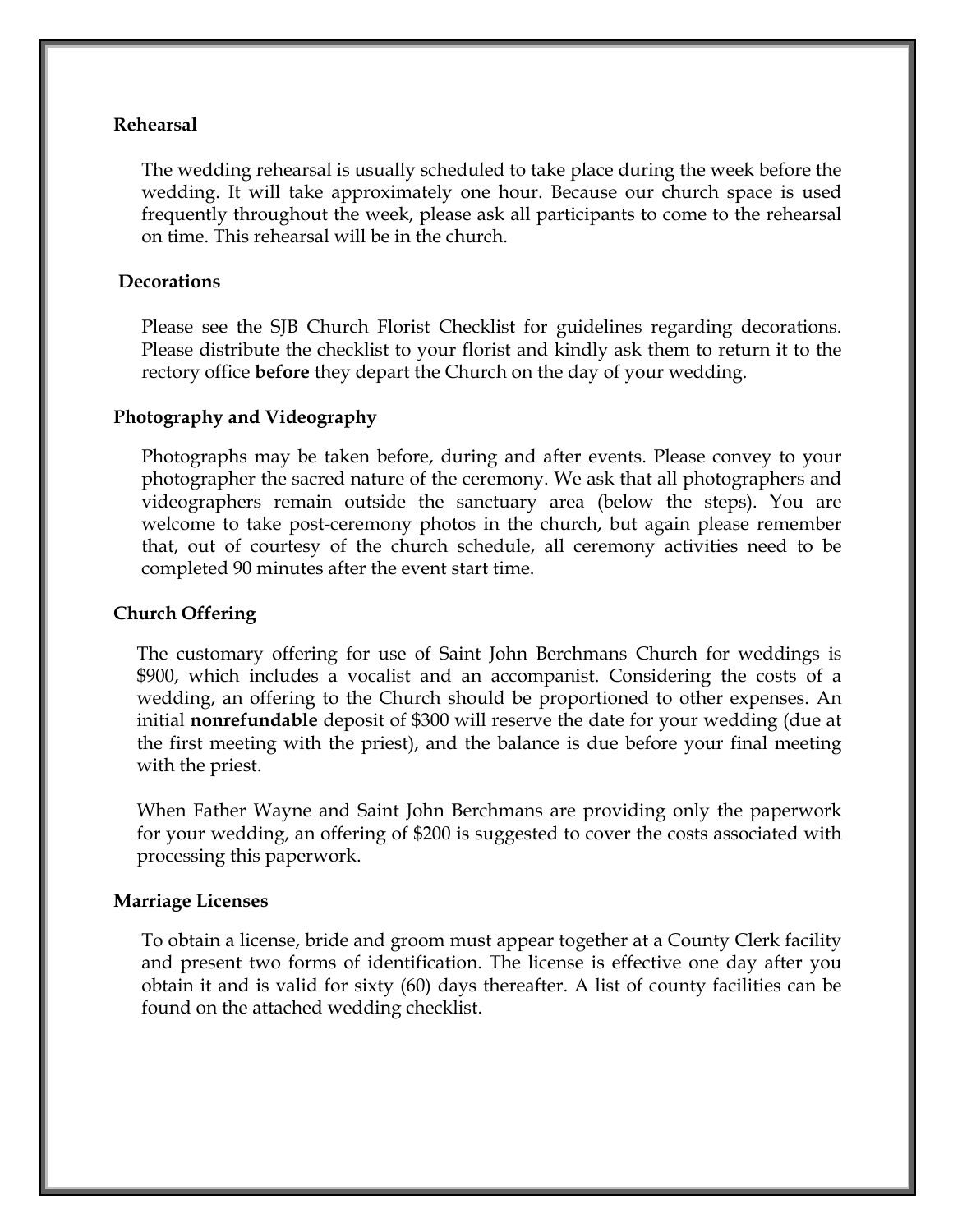### Prayer of Blessing for an Engaged Couple

*May God, who in His gentle plan draws you together in love for one another, strengthen your hearts so that you will keep faith with each other. May you grow in your respect for one another and cherish each other with a sincere love and come to the happiness of celebrating the Sacrament of Marriage. May Almighty God bless you, the Father, and the Son, and the Holy Spirit. Amen.*

# **Saint John Berchmans Church Wedding Checklist**

### **APPOINTMENTS AND CONTACTS**

- Gontact the Rectory to schedule your initial consultation with Fr. Wayne. The date and time of your ceremony will be secured during this meeting. The \$300 deposit is due at this time (the remaining balance is paid at or before your final meeting with the priest).
- $\Box$  Contact the director of music to schedule a wedding music consultation.
- q Register to attend a Pre-Cana Conference. You may contact Shelagh Donoghue (773-486-4300, or sdonoghue@stjohnberchmans.org for more information about Pre-Cana conferences offered at Saint John Berchmans.

#### **IMPORTANT DOCUMENTS**

- q A *Baptismal Certificate*, with notations and less than six months old, is required for each Catholic. In an inter-faith marriage, the non-Catholic is asked to provide a baptismal certificate, if possible. Catholics must contact the parish of their baptism to obtain such a certificate.
- q *Confirmation Certificates* for each Catholic, from the parish where you were confirmed.
- q *Two Affidavits* each of the bride and groom, affirming freedom to marry. We will provide the forms and suggest that parents or other family members complete these, ordinarily in the presence of a priest or deacon.
- q A *Pre-Marital Questionnaire* for both bride and groom, to be completed at one of the initial meetings at Saint John Berchmans.
- q In an inter-faith marriage, a *Dispensation* is necessary. The document for obtaining it will be completed at Saint John Berchmans.
- q The *Marriage License* from the Cook County Clerk. You may obtain the License at one of the following facilities:
	- 118 North Clark Street, Chicago
	- 1500 Maybrook Drive, Maywood
	- 5600 Old Orchard Road, Skokie
	- § 2121 Euclid Avenue, Rolling Meadows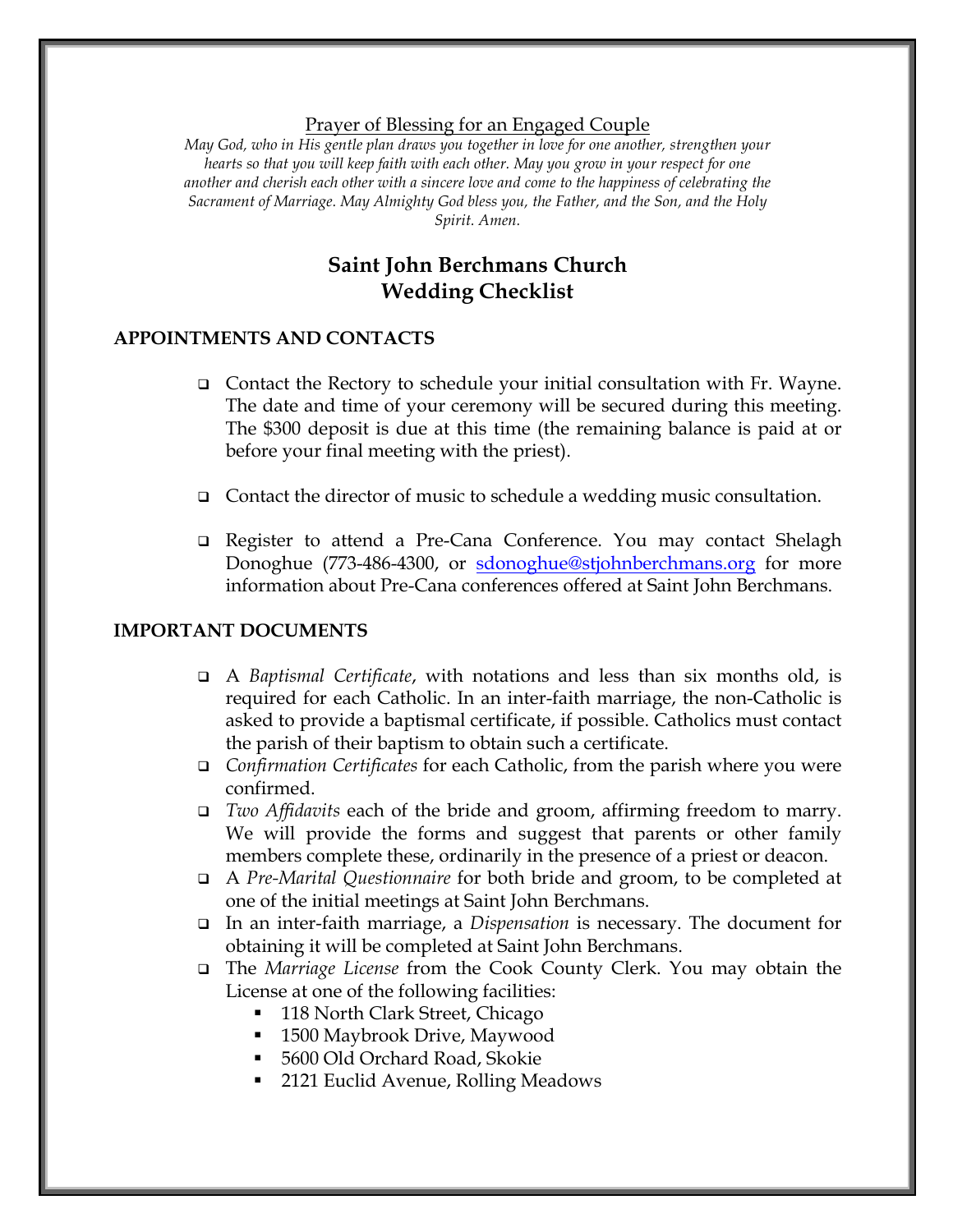# **Iglesia de San Juan Berchmans Guías Matrimoniales**

¡Felicidades en su compromiso matrimonial! La siguiente información le ayudará a comenzar el proceso de preparación para el Sacramento de Matrimonio y la celebración de su boda aquí en la Iglesia de San Juan Berchmans.

Del Catecismo

*"El Sacramento de Matrimonio significa la unión de Cristo y la Iglesia. Da a los esposos la gracia de amarse con el amor con que Cristo ha amado a su Iglesia; así la gracia del sacramento perfecciona el amor humano de los esposos, fortalece su unidad indisoluble, y los santifica en su viaje a la vida eterna."*

### **Apartando la Fecha y el Tiempo**

Normalmente las bodas aquí en San Juan Berchmans se celebran los sábados a la 1:00 PM y a las 3:00 PM. Por favor asegúrese que la ceremonia comience a tiempo. Tiene que llegar a la iglesia 30 minutos antes de la ceremonia y son bienvenidos a quedarse en la iglesia después de la ceremonia para tomar fotos. Puede haber otra Misa programada ese día, por esa razón le pedimos que su tiempo en la iglesia, no tarde más de 90 minutos desde el comienzo de la ceremonia.

#### **Reunión con el Sacerdote**

La pareja debe llamar a la rectoría con **seis meses de anticipación** para apartar la fecha de la boda y para hacer cita con el Párroco, el Padre Wayne Watts (wwatts@catholiccharities.net).

#### **Programa de Preparación Matrimonial**

Para demostrar su atención e interés de la Iglesia por aquellos que se están preparando para el matrimonio, se requiere su participación en un programa de matrimonio. St. John Berchmans ofrece el Programa de Pre-Cana dos veces al año en el otoño y la primavera. Puede contactar a Shelagh Donoghue, Directora de Formación de Fe y Educación, para obtener más información sobre el registro de una conferencia de Pre-Cana. Por favor de llamar a Shelagh al 773-486-4300 o por correo electrónico sdonoghue@stjohnberchmans.org. Si no puede asistir de Pre-Can aquí en St. John Berchmans, más información acerca de los requisitos y las opciones para la preparación matrimonial se encuentran en el sitio de web de Arquidiócesis o http://www.familyministries.org.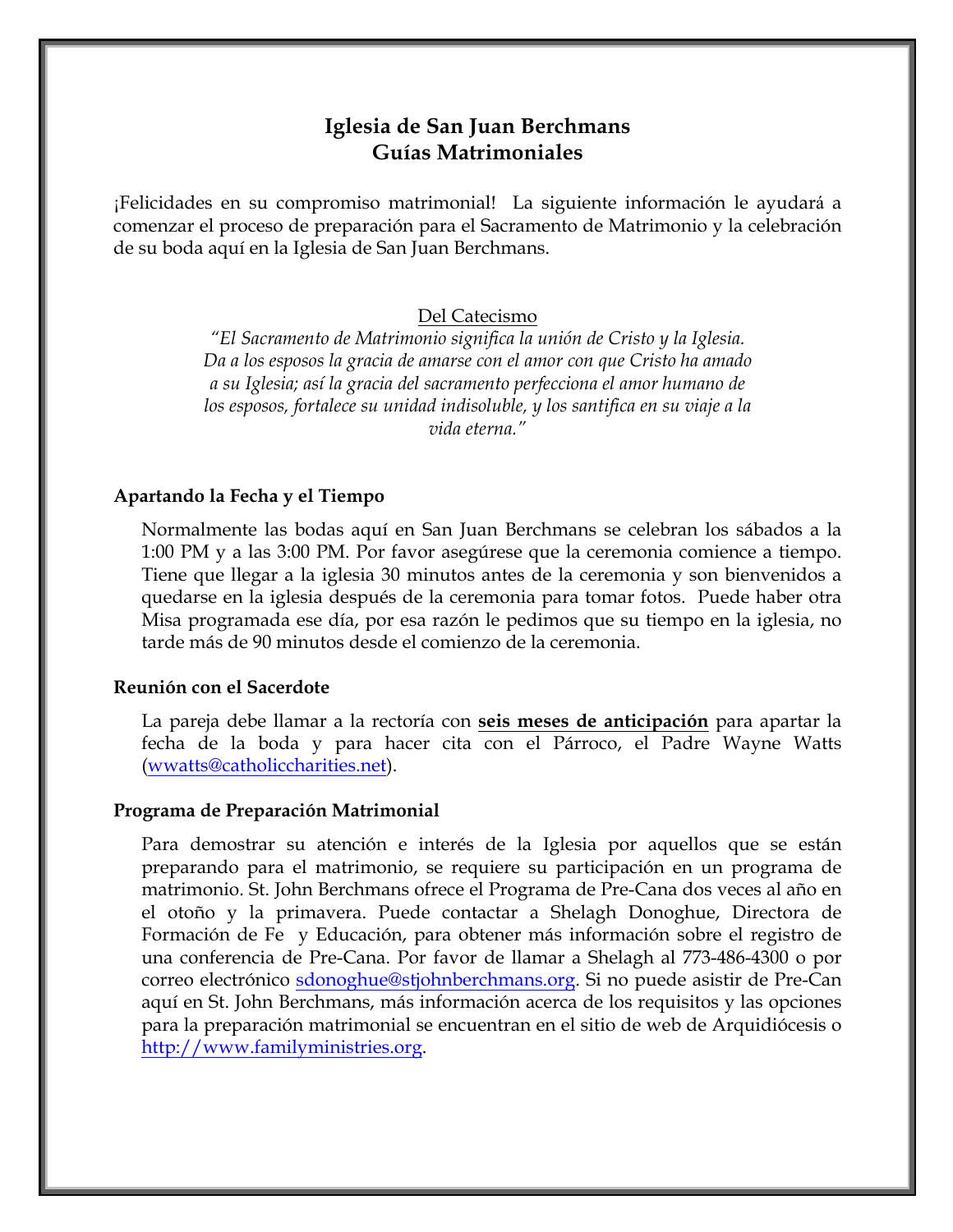También se requiere que complete una encuesta FOCCUS en el internet. Se le pedirá en su primera reunión con el Padre Wayne Watts que llene una forma de registro de boda que nos proporcionara toda la información necesaria para configurar la encuesta en línea. Una vez que la encuesta FOCCUS se haya creado, cada uno de ustedes recibirán un correo electrónico de FOCCUS con su # de identificación y contraseña que le permitirá acceso a la encuesta y empezar. Los resultados serán enviados directamente al Padre Wayne. Si usted tiene cualesquier pregunta sobre FOCCUS o tiene problemas para iniciar por favor comuníquese con Jennifer Cortez en (773) 486-4300 o jcortez@stjohnberchmans.org.

### **La Ceremonia**

Se proporcionará un folleto de planificación de la boda, con opciones para las lecturas, oraciones, e intercesiones, las cuales ustedes pueden escoger para su boda con la consulta del Padre Wayne. Cuando dos Católicos se casan, el matrimonio por lo regular se lleva a cabo dentro de una Misa. Pero si uno de los dos no es Católico, es aconsejable celebrar el matrimonio sin Misa. Es algo que se debe de decidir con la consulta del Padre Wayne.

#### **Participantes**

Por lo mínimo se requieren dos testigos, un hombre (padrino de boda) y una mujer (dama de honor). En un matrimonio entre personas de distintas religiones, un testigo puede ser no-Católico. Aparte de las personas que participan en la boda pueden también invitar a familiares o amistades para leer las lecturas o las intercesiones generales durante el servicio.

Si gustan, pueden invitar a sacerdotes o diáconos que son familiares o amistades suyos para participar en su boda. Los sacerdotes que van a celebrar la boda deben de enviar una carta de buena reputación de su diócesis a la nuestra. En bodas interdenomínales, los ministros de otras Iglesias son bienvenidos para formar parte en la ceremonia. Por favor avísenos con anticipación si va a participar algún otro sacerdote, diácono o ministro.

#### **Música**

Tenemos un Ministerio de Música que provee la música para las bodas en nuestra iglesia. Las parejas necesitan comunicarse con nuestra Directora de Música, Jean Tuohy, para consultar acerca de la música para la liturgia. Por favor comuníquese con Jean al (773) 486-4300 o correo electrónico jtuohy@stjohnberchmans.org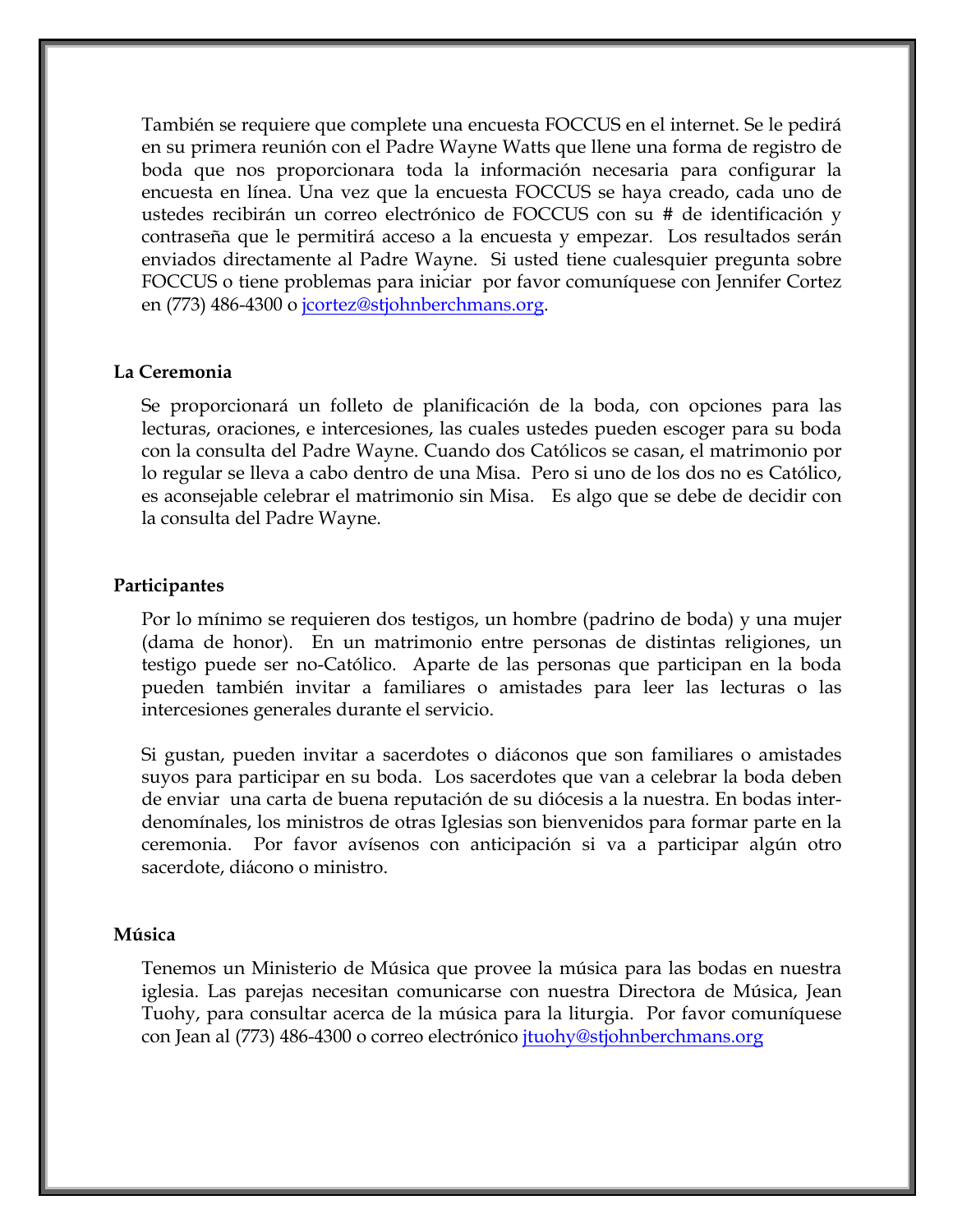## **Monaguillos**

¡San Juan Berchmans es el santo patrón de los monaguillos, así es que es un placer de proveer monaguillos para su celebración! Normalmente hay dos monaguillos. Si gusta proveer sus propios monaguillos, favor de avisarnos con anticipación. Es la costumbre ofrecerle una donación de \$20 a cada monaguillo, aparte de la ofrenda que le da a la iglesia.

## **Ensayo**

El ensayo para la boda se llevará a cabo durante la semana antes del día de la boda. La práctica se tomará aproximadamente 1 hora. Es posible que haya otros ensayos en la misma noche y, por eso, **es importante empezar en la hora fijada.** Por favor infórmenles a todos los participantes en la boda que lleguen a tiempo para el ensayo. El ensayo será en la Iglesia.

## **Decoraciones**

Por favor consulte la lista de direcciones y reglas de San Juan Berchmans acerca de las decoraciones. Distribuya la lista a su florista y por favor informarle que la devuelva a la oficina de la rectoría **antes** de salir de la iglesia en el día de su boda.

## **Fotografías and Videos**

Se pueden tomar foto**s** antes, durante y después de la ceremonia. El fotógrafo debe tener sensibilidad hacia la naturaleza sagrada de la ceremonia y hacia sus invitados cuando él está moviéndose en el espacio sagrado de la iglesia. Pedimos que el fotógrafo no entre al santuario hasta el término de la ceremonia (no subir las escaleras). Pueden tomar fotos en la iglesias antes de la ceremonia, pero recuerden, por cortesía a los otros grupos usando la iglesia, su tiempo es limitado. Tiene solo 90 minutos para su celebración, incluyendo las fotos.

# **Ofrenda a la Iglesia**

La ofrenda acostumbrada por el uso de la iglesia de San Juan Berchmans para bodas es \$900, que incluye indemnización para un vocalista y un acompañante. Considerando el costo de una boda, una ofrenda a la iglesia se debe proporcionar para otros gastos. Un depósito inicial no-reembolsable de \$300 reserva la fecha para su boda (pagadero en el día de la primera cita con el Padre) y el resto del balance en la última cita con el Padre.

Cuando el Padre Wayne y San Juan Berchmans están proporcionando sólo el papeleo para su boda, se sugiere una ofrenda de \$200 para cubrir los costos asociados con el procesamiento de esta documentación.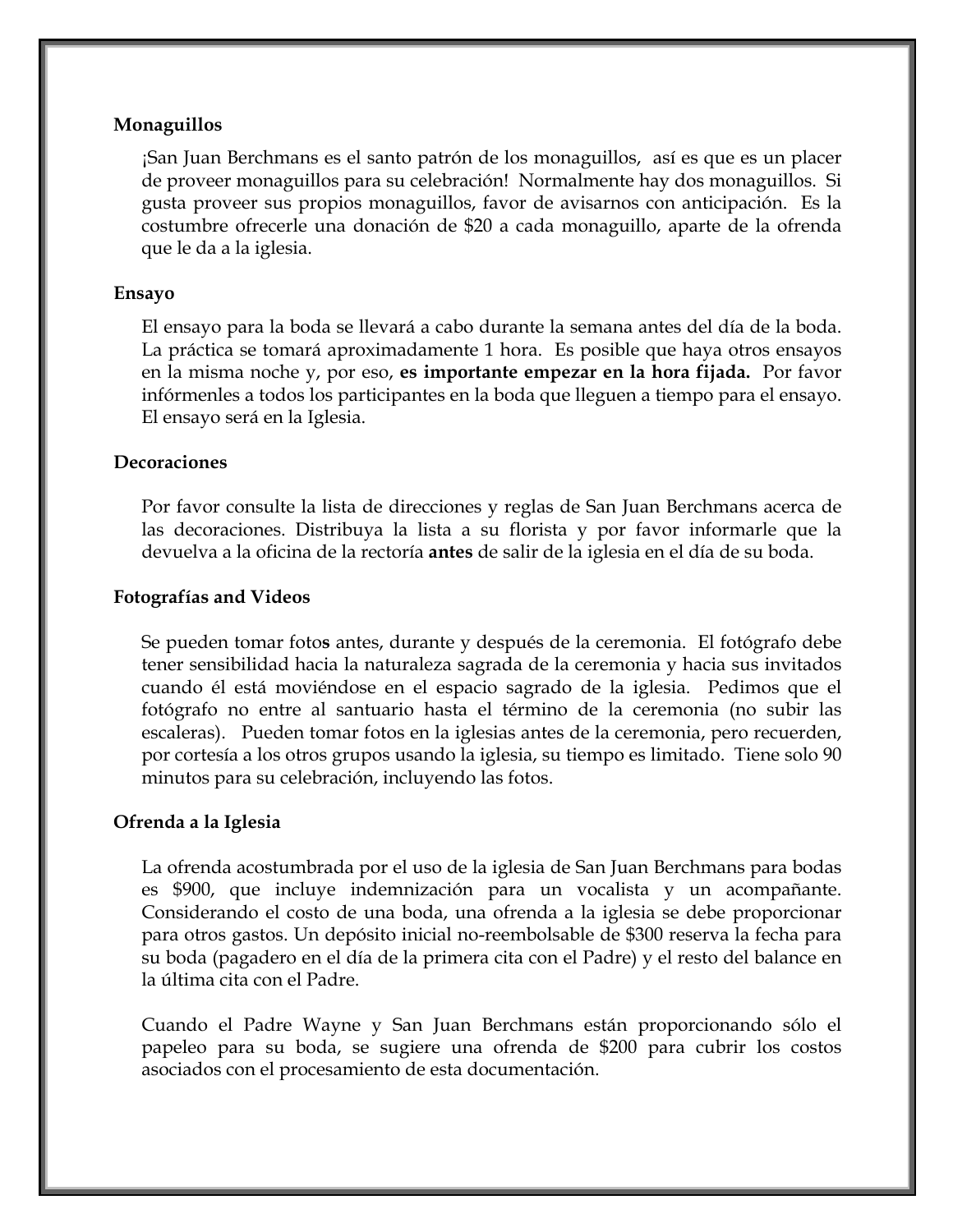# **Licencia Matrimonial**

Para obtener la licencia, los dos novios tienen que ir juntos a una oficina del Condado Cook y presentar dos formas de identificación. La licencia es efectiva un día después de haber sido obtenida y válida por sesenta (60) días. Una lista de oficinas del condado se encuentra en la siguiente página.

#### Oración: Bendición Para la Pareja Comprometida

*Que Dios, quien en su sereno plan los une en amor el uno por el otro, fortalezca sus corazones para mutualmente mantengan la fe. Que crezca el respeto que se tienen y que se aprecien con un amor sincero y lleguen a la felicidad de celebrar el Sacramento de Matrimonio. Que Dios todo poderoso los bendiga, en el nombre del Padre, del Hijo, y del Espíritu Santo. Amen.*